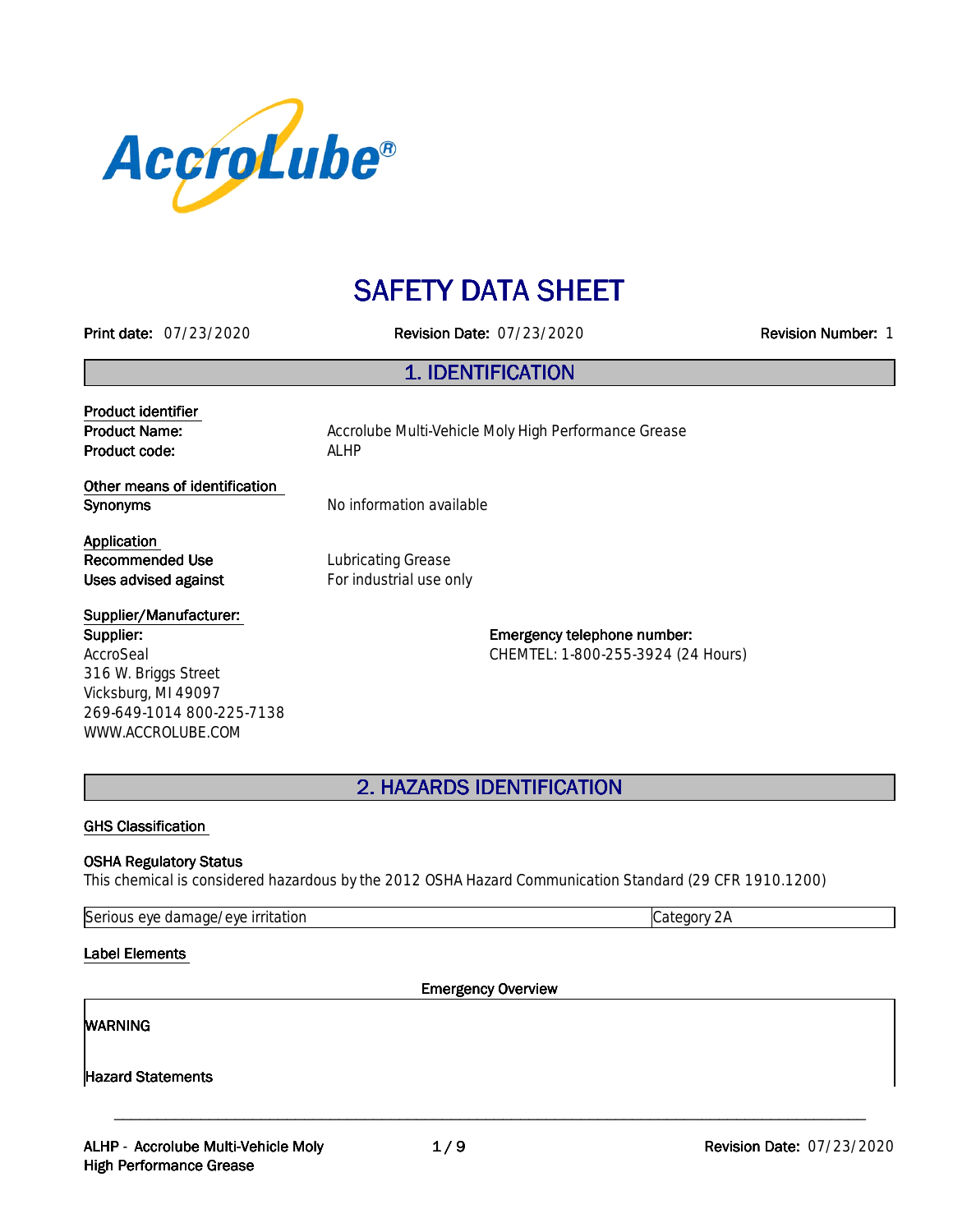



**Appearance** Gray **Physical State** Grease **Physical State** Grease *Odor Bland* 

#### **Precautionary Statements - Prevention**

Wash face, hands and any exposed skin thoroughly after handling Wear protective gloves/protective clothing/eye protection/face protection

IF IN EYES: Rinse cautiously with water for several minutes. Remove contact lenses, if present and easy to do. Continue rinsing. If eye irritation persists: Get medical advice/attention.

#### **Hazards not otherwise classified (HNOC)**

None known

#### **Other Information**

Causes mild skin irritation.

**Unknown acute toxicity** 0% of the mixture consists of ingredient(s) of unknown toxicity

### **3. COMPOSITION/INFORMATION ON INGREDIENTS**

| <b>Chemical Name</b>                                                           | CAS No.            | Weight-% |
|--------------------------------------------------------------------------------|--------------------|----------|
| $0, 0$ -di-C1-1<br>Phosphorodithioic acid,<br>, zinc salts<br>14-alkyl esters. | 68649-42-3         | 5%       |
| Amine Alkyl Phosphate Salts                                                    | <b>PROPRIETARY</b> |          |

The exact percentage (concentration) of composition has been withheld as a trade secret.

### **4.FIRSTAIDMEASURES**

| General advice:    | Show this safety data sheet to the doctor in attendance. Remove contaminated<br>clothing and shoes. Wash contaminated clothing before re-use. Wash off with soap<br>and water. If symptoms persist, call a physician |
|--------------------|----------------------------------------------------------------------------------------------------------------------------------------------------------------------------------------------------------------------|
| Eye contact:       | Rinse immediately with plenty of water, also under the eyelids, for at least 15 minutes.                                                                                                                             |
| Skin contact:      | Remove and wash contaminated clothing before re-use. Wash off immediately with<br>soap and plenty of water.                                                                                                          |
| Ingestion:         | If swallowed, seek medical advice immediately and show this container or label. Do<br>not induce vomiting without medical advice. Never give anything by mouth to an<br>unconscious person                           |
| Inhalation:        | Move to fresh air in case of accidental inhalation of vapors. If not breathing, give<br>artificial respiration. If breathing is difficult, give oxygen. Consult a physician.                                         |
| Note to physician: | Treat symptomatically.                                                                                                                                                                                               |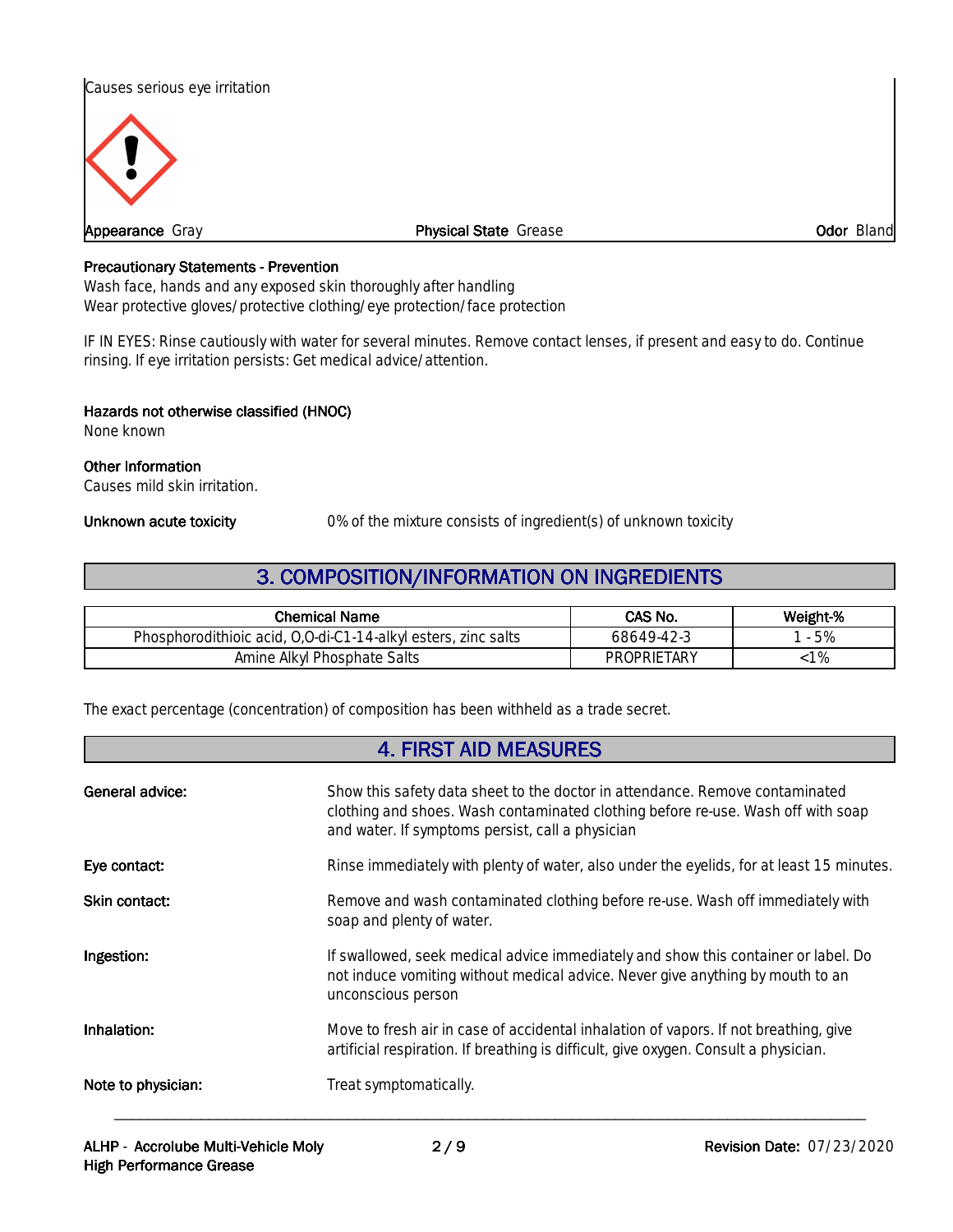#### **Medical condition** aggravated by exposure:

#### Dermatitis.

|                                                    | 5. FIRE-FIGHTING MEASURES                                                                                                                |
|----------------------------------------------------|------------------------------------------------------------------------------------------------------------------------------------------|
| Suitable extinguishing media:                      | Use dry chemical, CO2, water spray or `alcohol` foam. Do not use water with full jet.                                                    |
| Specific hazards:                                  | Do not allow material to contaminate ground water system.                                                                                |
| Special protective equipment for<br>fire-fighters: | As in any fire, wear self-contained breathing apparatus pressure-demand,<br>MSHA/NIOSH (approved or equivalent) and full protective gear |
| <b>Explosion data</b>                              | Water mist may be used to cool closed containers                                                                                         |
|                                                    | <b>6. ACCIDENTAL RELEASE MEASURES</b>                                                                                                    |

| Personal precautions:             | Ensure adequate ventilation. Use personal protective equipment. Avoid contact with<br>skin, eyes and clothing. Do not breathe vapour/dust. Wash thoroughly after handling. |
|-----------------------------------|----------------------------------------------------------------------------------------------------------------------------------------------------------------------------|
| <b>Environmental precautions:</b> | Do not flush into surface water or sanitary sewer system. Prevent further leakage or<br>spillage if safe to do so.                                                         |
| Methods for cleaning up:          | Soak up with inert absorbent material (e.g. sand, silica gel, acid binder, universal<br>binder, sawdust). Sweep up and shovel into suitable containers for disposal.       |

## **7. HANDLING AND STORAGE**

| <b>Handling</b>                           |                                                                                                                                                                                                                            |
|-------------------------------------------|----------------------------------------------------------------------------------------------------------------------------------------------------------------------------------------------------------------------------|
| <b>Technical</b><br>measures/precautions: | Provide sufficient air exchange and/or exhaust in work rooms.                                                                                                                                                              |
| Safe handling advice:                     | Do not breathe vapors or spray mist. In case of insufficient ventilation, wear suitable<br>respiratory equipment. Wear personal protective equipment. Avoid contact with skin<br>and eyes. Wash thoroughly after handling. |
| <b>Storage</b>                            |                                                                                                                                                                                                                            |
| Technical measures/storage<br>conditions: | Store at room temperature in the original container.                                                                                                                                                                       |
| Incompatible products:                    | See Section 10, Materials to avoid                                                                                                                                                                                         |
| Safe storage temperature:                 | $5 - 35 °C$                                                                                                                                                                                                                |
| Shelf life:                               | 2 years                                                                                                                                                                                                                    |

# **8. EXPOSURE CONTROLS/PERSONAL PROTECTION**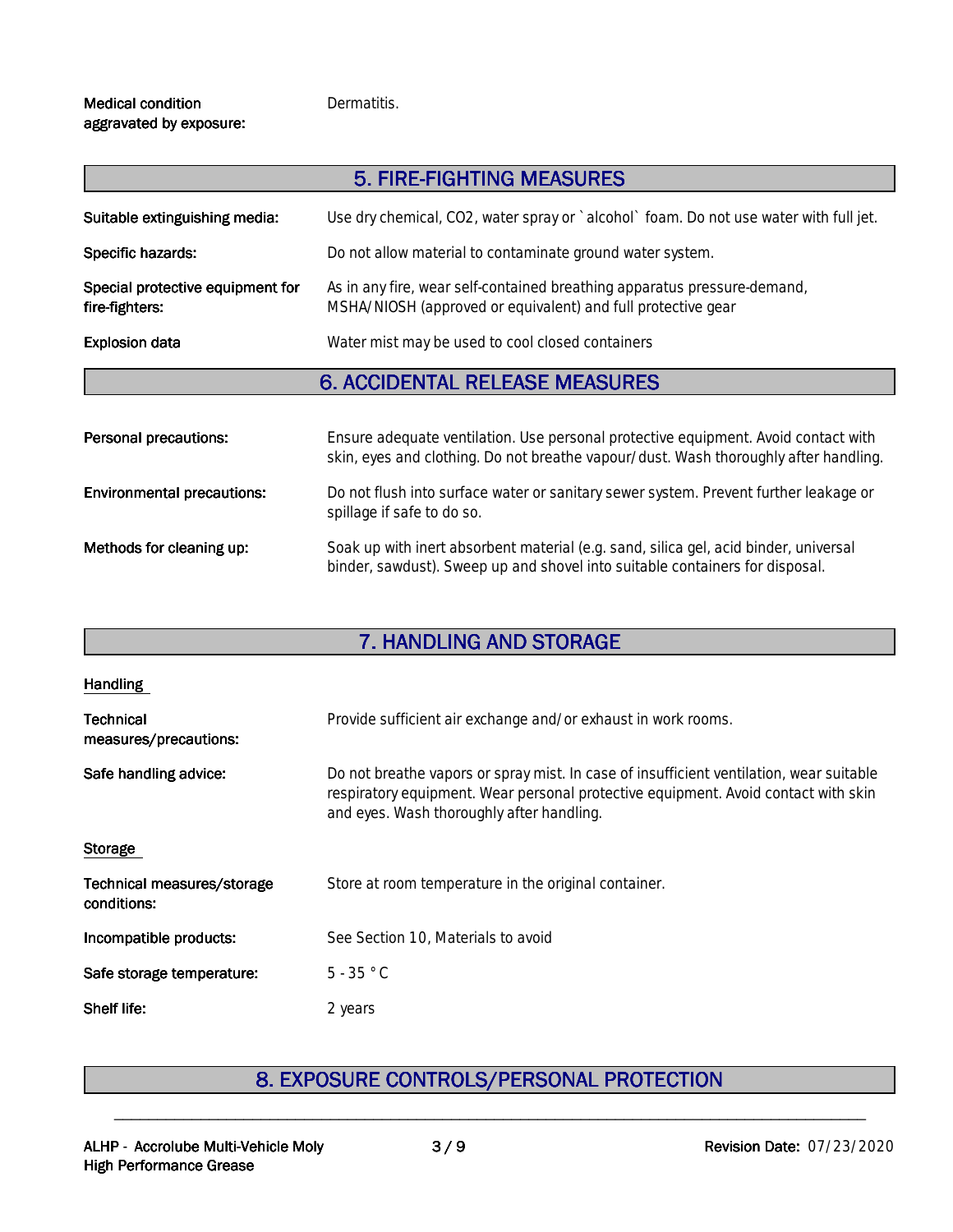| <b>Chemical Name</b>          | <b>ACGIH Exposure Limits</b> | <b>OSHA TWA (final)</b> | NIOSH - Pocket Guide          |
|-------------------------------|------------------------------|-------------------------|-------------------------------|
| Mineral Oil                   | 5 mg/m $3$                   | 5mg/m <sup>3</sup>      | $5 \text{mg/m}^3$             |
| Calcium carbonate (limestone) | None known                   | $15 \text{ mg/m}^3$     | 10 mg/m $3$ (TWA)             |
|                               |                              |                         | $5 \text{ mg/m}^3$ (TWA)      |
| Molybdenum disulfide          | $10 \text{ mg/m}^3$ (TWA) Mo | $15 \text{ mg/m}^3$     | None known                    |
|                               | $3 \text{ mg/m}^3$ (TWA) Mo  |                         |                               |
| Graphite                      | $2 \text{ mg/m}^3$ (TWA)     | 15 mg/m $3$             | $2.5 \,\mathrm{mg/m^3}$ (TWA) |
|                               |                              | $5 \text{ mg/m}^3$      |                               |

**Engineering measures:** Ensure adequate ventilation

### **Personal Protective Equipment:**

| General:                       | Provide easy access to eyewash/safety shower facilities.                                                                                                                                                                                        |
|--------------------------------|-------------------------------------------------------------------------------------------------------------------------------------------------------------------------------------------------------------------------------------------------|
| <b>Respiratory protection:</b> | If engineering controls do not maintain airborne concentrations to a level which is<br>adequate to protect worker health, respiratory protection may be required. Contact<br>your site safety representative for proper respirator selection.   |
| Eye protection:                | Wear safety glasses with side shields (or goggles)                                                                                                                                                                                              |
| Hand protection:               | Recommended: neoprene, latex, nitrile, butyl rubber and polyethylene type                                                                                                                                                                       |
| Skin and body protection:      | Long sleeved clothing                                                                                                                                                                                                                           |
| Hygiene measures:              | Handle in accordance with sound chemical hygiene practices. Wear the appropriate<br>PPE. Avoid contact with skin, eyes and clothing. Remove and wash contaminated<br>clothing before re-use. Do not eat, drink, or smoke while using chemicals. |



## **9. PHYSICAL AND CHEMICAL PROPERTIES**

| <b>Physical State</b>      | Grease                   |
|----------------------------|--------------------------|
| Appearance                 | Gray                     |
| Odor                       | Bland                    |
| <b>Odor Threshold</b>      | No information available |
| pH concentrate:            | No information available |
| pH Dilution                | No information available |
| Melting/freezing point     | No information available |
| <b>Boiling Point/Range</b> | No information available |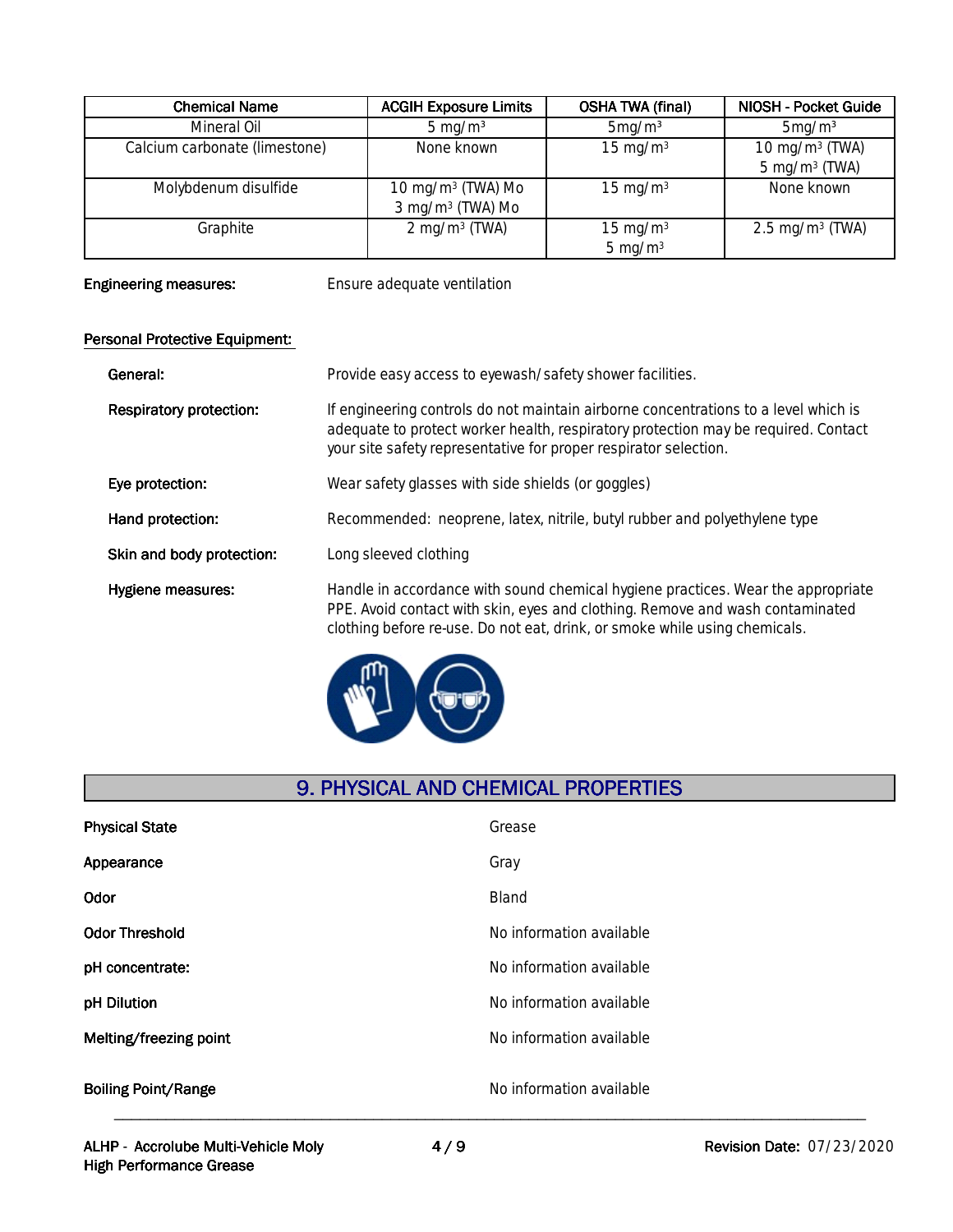| <b>Flash Point</b>                                                                        | 221 °C / 430 °F                                      |
|-------------------------------------------------------------------------------------------|------------------------------------------------------|
| Method                                                                                    | No information available                             |
| <b>Evaporation rate</b>                                                                   | No information available                             |
| <b>Flammability Limits in Air</b><br>upper flammability limit<br>lower flammability limit | No information available<br>No information available |
| VOC Content Product (lb/gal)                                                              | No information available                             |
| Vapor pressure                                                                            | No information available                             |
| Vapor density                                                                             | No information available                             |
| Specific Gravity (g/cc, 15 °C)                                                            | No information available                             |
| Density @ $25 °$ C. (g/cc):                                                               | $0,91$ g/cm <sup>3</sup>                             |
| <b>Water Solubility</b>                                                                   | Insoluble in water                                   |
| Solubility in other solvents                                                              | No information available                             |
| Partition coefficient: n-octanol/water                                                    | No information available                             |
| <b>Autoignition temperature</b>                                                           | No information available                             |
| <b>Decomposition Temperature</b>                                                          | No information available                             |
| Kinematic viscosity                                                                       | No information available                             |
| <b>Dynamic viscosity</b>                                                                  | No information available                             |
| <b>Molecular Weight</b>                                                                   | No information available                             |

# **10. STABILITY AND REACTIVITY**

| Stability:           | Stable under recommended storage conditions.                                                    |
|----------------------|-------------------------------------------------------------------------------------------------|
| Conditions to avoid: | None known.                                                                                     |
| Materials to avoid:  | Strong oxidizing agents. Strong acids.                                                          |
|                      | Hazardous decomposition products: Carbon monoxide. Oxides of phosphorus. Nitrogen oxides (NOx). |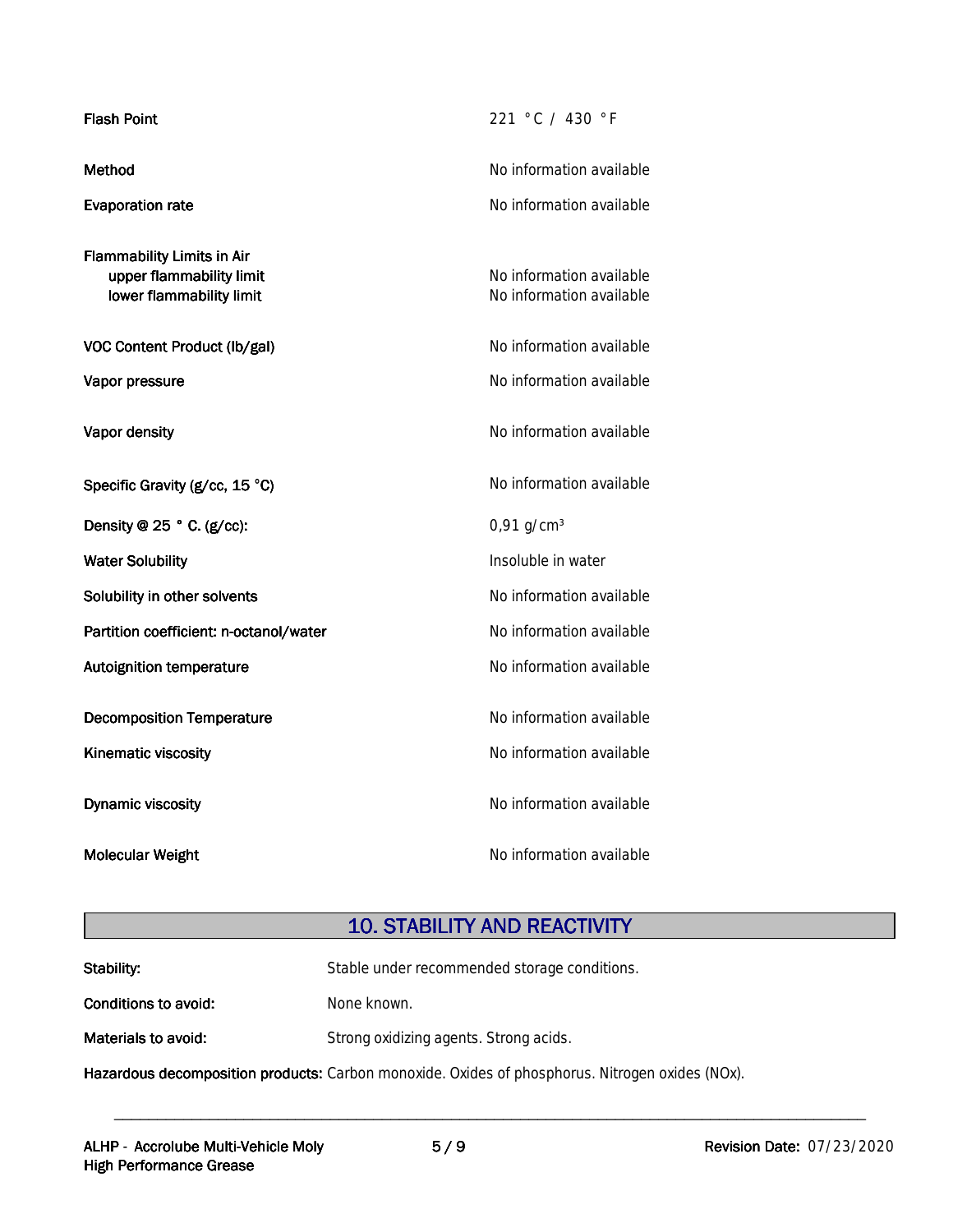### **11.TOXICOLOGICALINFORMATION**

No toxicological information is available on the product. Data obtained on components are summarized below.

#### **Information on likely routes of exposure**

| Inhalation          | May cause irritation of respiratory tract.                                      |
|---------------------|---------------------------------------------------------------------------------|
| <b>Eve Contact</b>  | Irritating to eyes.                                                             |
| <b>Skin Contact</b> | Prolonged contact may cause redness and irritation.                             |
| Ingestion           | Ingestion may cause gastrointestinal irritation, nausea, vomiting and diarrhea. |

| <b>Chemical Name</b>                       | LD50 Oral                    | LD50 Dermal        | LC50 Inhalation |
|--------------------------------------------|------------------------------|--------------------|-----------------|
| Phosphorodithioic acid, 0,0-di-C1-14-alkyl | Rat 2000-5000 mg/kg          | Rabbit >5000 mg/kg |                 |
| esters, zinc salts                         | Ibased on similar materialsl | similar materials  |                 |
| Amine Alkyl Phosphate Salts                |                              |                    |                 |

#### Delayed and immediate effects as well as chronic effects from short and long-term exposure

**Carcinogenicity** The table below indicates whether each agency has listed any ingredient as a carcinogen

| <b>Chemical Name</b>                       | <b>IARC Carcinogens</b> | <b>NTP</b> | OSHA-                     |
|--------------------------------------------|-------------------------|------------|---------------------------|
|                                            |                         |            | <b>Select Carcinogens</b> |
| Phosphorodithioic acid, 0,0-di-C1-14-alkyl | Not listed              | Not listed | Not listed                |
| esters, zinc salts                         |                         |            |                           |
| Amine Alkyl Phosphate Salts                | Not listed              | Not listed | Not listed                |

| Sensitization                                                  | No information available. |
|----------------------------------------------------------------|---------------------------|
| <b>Mutagenic effects:</b>                                      | No information available. |
| <b>Reproductive Toxicity</b>                                   | No information available. |
| Developmental Toxicity                                         | No information available. |
| Teratogenic                                                    | No information available. |
| Specific target organ systemic<br>toxicity (single exposure)   | No information available. |
| Specific target organ systemic<br>toxicity (repeated exposure) | No information available. |
| Aspiration hazard                                              | No information available. |

#### **Additional information on toxicological effects**

MINERAL OIL INFORMATION: Any product containing a substance for which OSHA has established a permissible exposure limit (PEL) is considered hazardous. OSHA has established a PEL of 5 mg/m<sup>3</sup> for worker exposure to air borne mists of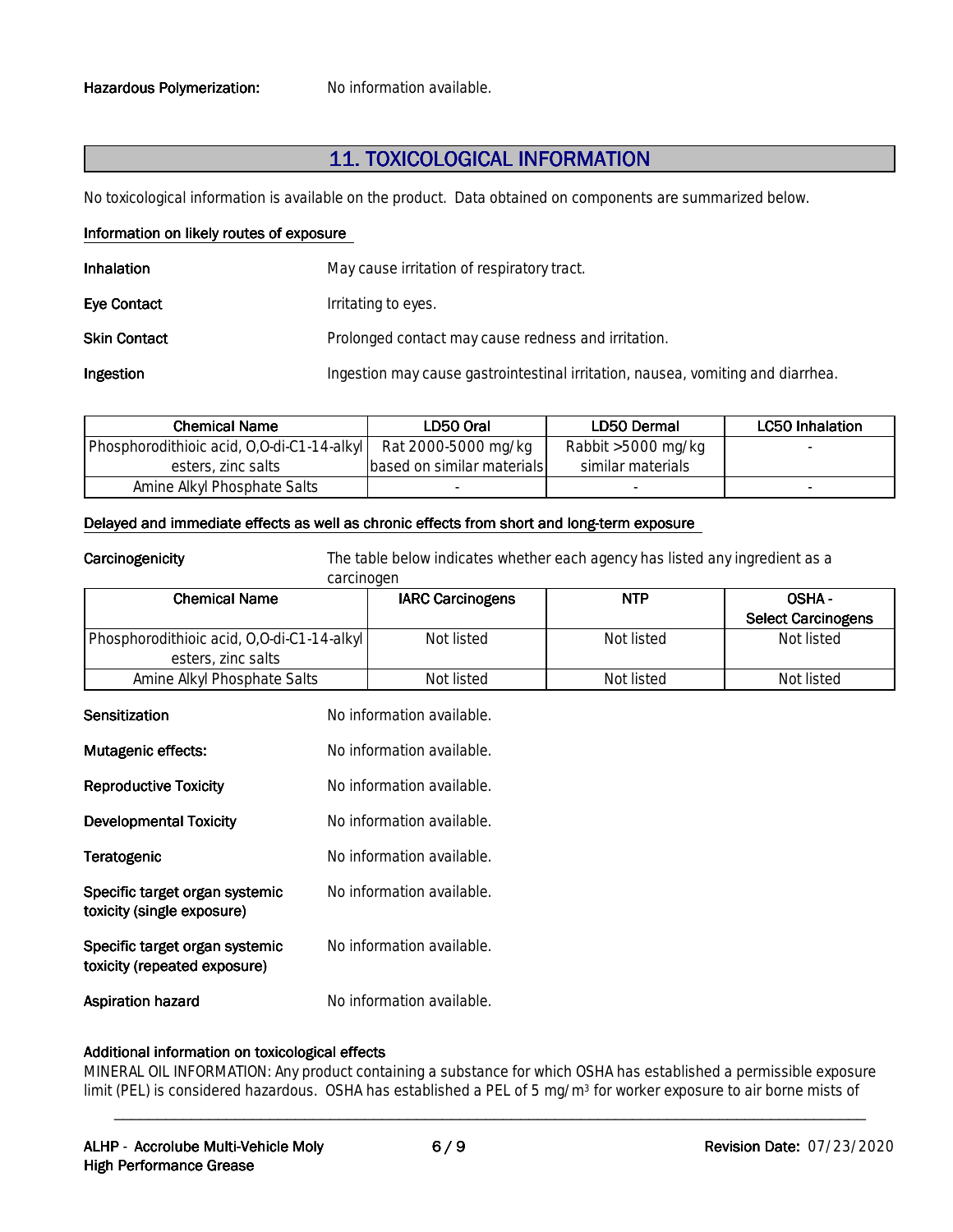mineral oils. Therefore, the presence of mineral oils brings this product within the provisions of the OSHA Hazard Communication Standard where the PEL reaches or exceeds 5 mg/m<sup>3</sup>. Health studies have shown that many petroleum hydrocarbons pose potential human health risks which may vary from person to person. As a precaution, exposure to liquids, vapors, mists or fumes should be minimized.

### **12.ECOLOGICALINFORMATION**

| <b>Chemical Name</b>                                                  | <b>Toxicity to Fish</b>  | Daphnia Magna (Water  | <b>Toxicity to Algae</b> |
|-----------------------------------------------------------------------|--------------------------|-----------------------|--------------------------|
|                                                                       |                          | Flea)                 |                          |
| Phosphorodithioic acid, O,O-di-C1-14-alkyl 1.0 - 5.0: 96 h Pimephales |                          | 1 - 1.5: 48 h Daphnia | No data                  |
| esters, zinc salts                                                    | promelas mg/L LC50       | magna mg/L EC50       |                          |
|                                                                       | static 10.0 - 35.0: 96 h |                       |                          |
|                                                                       | Pimephales promelas      |                       |                          |
|                                                                       | mg/L LC50 semi-static    |                       |                          |
| Amine Alkyl Phosphate Salts                                           | No data                  | No data               | No data                  |

0% of the mixture consists of components(s) of unknown hazards to the aquatic environment

#### **Persistence and Degradability** No information available.

**Bioaccumulation** No information available.

| <b>Chemical Name</b>                                          |                                    | Octanol/water partition coefficient                                                                                                                                                                                                                             |
|---------------------------------------------------------------|------------------------------------|-----------------------------------------------------------------------------------------------------------------------------------------------------------------------------------------------------------------------------------------------------------------|
| Phosphorodithioic acid, 0,0-di-C1-14-alkyl esters, zinc salts |                                    |                                                                                                                                                                                                                                                                 |
| Amine Alkyl Phosphate Salts                                   |                                    |                                                                                                                                                                                                                                                                 |
| Mobility:                                                     | No data available                  |                                                                                                                                                                                                                                                                 |
| Ozone:                                                        | No data available                  |                                                                                                                                                                                                                                                                 |
|                                                               | <b>13. DISPOSAL CONSIDERATIONS</b> |                                                                                                                                                                                                                                                                 |
| Waste from residues/unused<br>products:                       |                                    | Waste disposal must be in accordance with appropriate Federal, State, and local<br>regulations. This product, if unaltered by use, may be disposed of by treatment at a<br>permitted facility or as advised by your local hazardous waste regulatory authority. |
| Contaminated packaging:                                       | Do not re-use empty containers     |                                                                                                                                                                                                                                                                 |
| Methods for cleaning up:                                      |                                    | Soak up with inert absorbent material (e.g. sand, silica gel, acid binder, universal<br>binder, sawdust) Sweep up and shovel into suitable containers for disposal                                                                                              |

### **14. TRANSPORT INFORMATION**

#### **U.S. DEPARTMENT OF TRANSPORTATION:**

| Proper shipping name:                  | Not regulated |  |
|----------------------------------------|---------------|--|
| TDG (CANADA):<br>Proper shipping name: | Not regulated |  |
|                                        |               |  |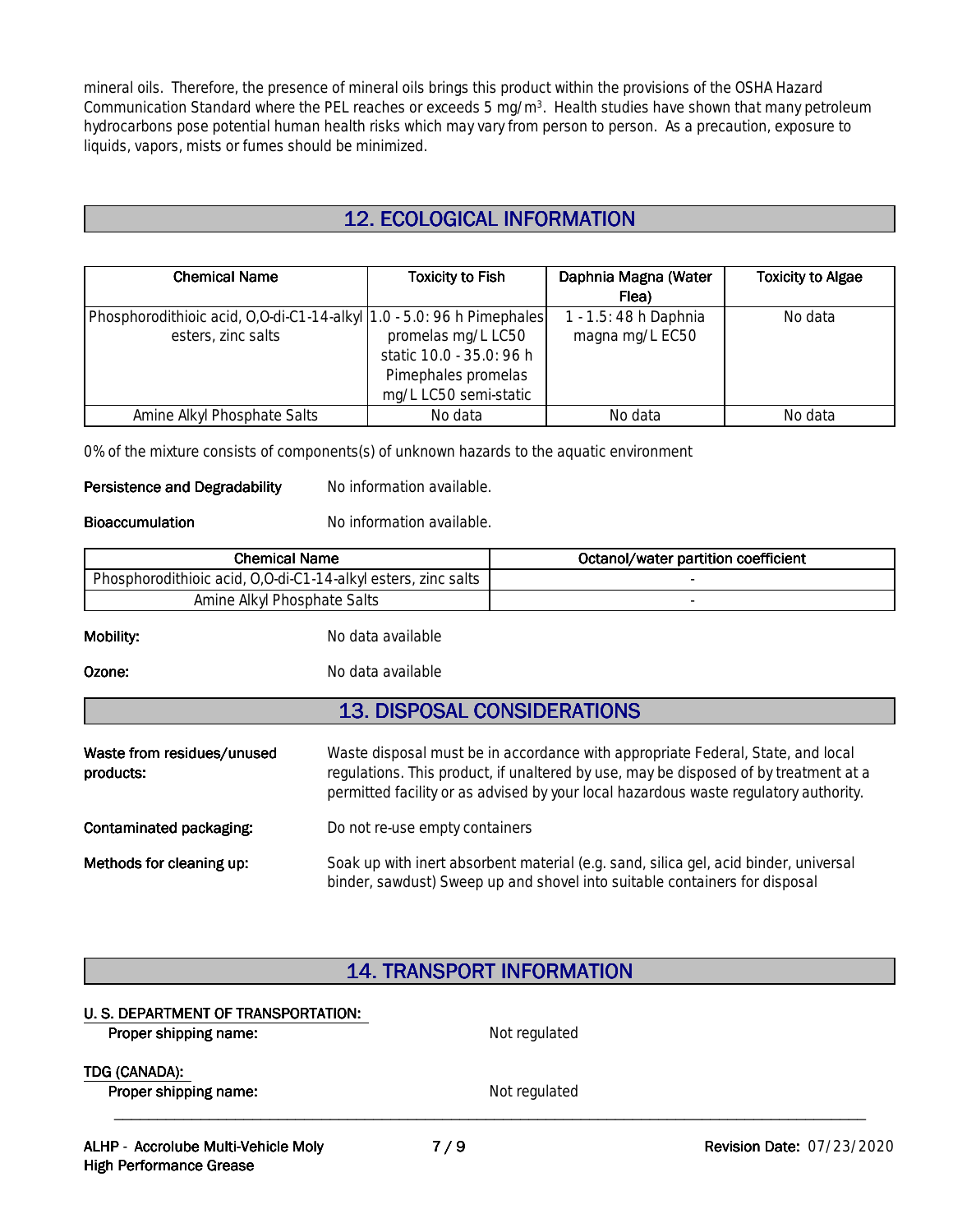### **IMDG/IMO:**

**Proper shipping name:** Not regulated

#### **IATA/ICAO:**

**Proper shipping name:** Not regulated

### **15. REGULATORY INFORMATION**

#### **Federal Regulations**

#### **CERCLA/SARAInformation:**

SARA (311, 312) hazard class: See GHS Classification in Section 2 for hazard class information.

| <b>Chemical Name</b>                       | <b>Hazardous Substances</b> | <b>Extremely Hazardous</b> | <b>SARA 313 Emission</b> |
|--------------------------------------------|-----------------------------|----------------------------|--------------------------|
|                                            | and RQs                     | Substances and TPQs        | Reporting                |
| Phosphorodithioic acid, 0,0-di-C1-14-alkyl | Not listed                  | Not listed                 | 1.0%                     |
| esters, zinc salts                         |                             |                            |                          |
| Amine Alkyl Phosphate Salts                | Not listed                  | Not listed                 | Not listed               |

**CERCLA/SARA 313 Emission reporting:** 1.8 % Zinc compounds (EPA ID E649699)

#### **Clean Air and Clean Water Acts:**

| Chemical Name                                                        | <b>Hazardous Air</b><br><b>Pollutants</b> | <b>CWA - Hazardous</b><br><b>Substances</b> | <b>CWA - Toxic</b><br><b>Pollutants</b> | <b>CWA - Priority</b><br><b>Pollutants</b> |
|----------------------------------------------------------------------|-------------------------------------------|---------------------------------------------|-----------------------------------------|--------------------------------------------|
| Phosphorodithioic acid,<br>0,0-di-C1-14-alkyl esters, zinc<br>salts. | Not listed                                | Not listed                                  | Listed                                  | Not listed                                 |
| Amine Alkyl Phosphate Salts                                          | Not listed                                | Not listed                                  | Not listed                              | Not listed                                 |

#### **U.S. STATE REGULATIONS (RTK):**

| <b>Chemical Name</b>    | <b>California</b>     | <b>PARTK</b>  | <b>MI Critical</b> | <b>NJRTK</b> | <b>MARTK</b> |
|-------------------------|-----------------------|---------------|--------------------|--------------|--------------|
|                         | <b>Proposition 65</b> |               | <b>Materials</b>   |              |              |
| Phosphorodithioic acid, | Not Listed            | Environmental | 100 lb             | 3012         | Not Listed   |
| O,O-di-C1-14-alkyl      |                       | hazard        |                    |              |              |
| esters, zinc salts      |                       |               |                    |              |              |
| Amine Alkyl Phosphate   | Not Listed            | Not Listed    | Not Listed         | Not Listed   | Not Listed   |
| Salts                   |                       |               |                    |              |              |

California Proposition 65 Status: May contain trace amounts of listed chemicals: naphthalene, silica

#### **CANADIAN REGULATIONS:**

| <b>Chemical Name</b>                       | <b>CEPA Schedule I</b> | <b>Challenge Substances</b> |
|--------------------------------------------|------------------------|-----------------------------|
| Phosphorodithioic acid, 0,0-di-C1-14-alkyl | Not listed             | Not listed                  |
| esters, zinc salts                         |                        |                             |
| Amine Alkyl Phosphate Salts                | Not listed             | Not listed                  |

\_\_\_\_\_\_\_\_\_\_\_\_\_\_\_\_\_\_\_\_\_\_\_\_\_\_\_\_\_\_\_\_\_\_\_\_\_\_\_\_\_\_\_\_\_\_\_\_\_\_\_\_\_\_\_\_\_\_\_\_\_\_\_\_\_\_\_\_\_\_\_\_\_\_\_\_\_\_\_\_\_\_\_\_\_\_\_

#### **INVENTORY STATUS:**